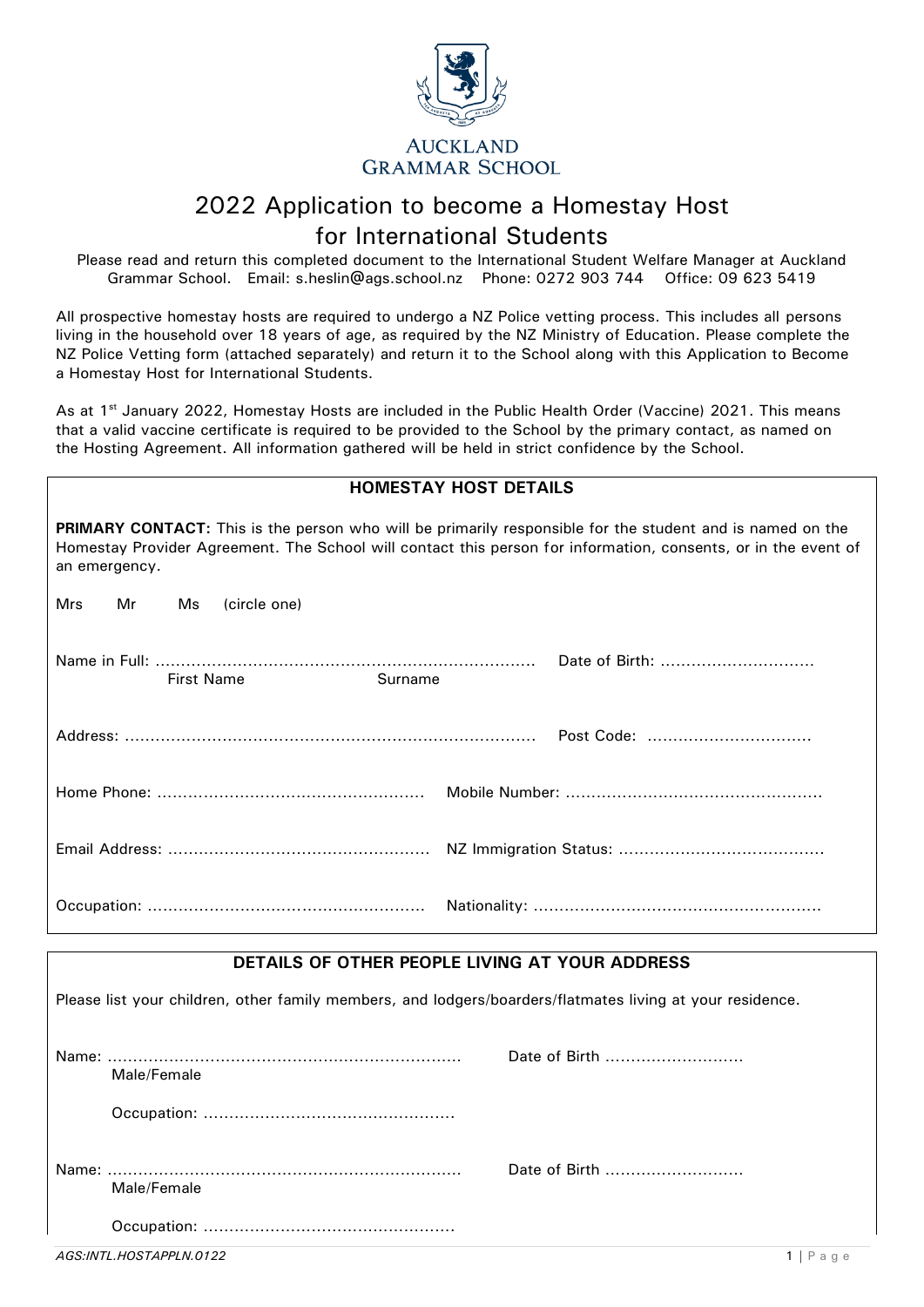| <b>AUCKLAND</b><br><b>GRAMMAR SCHOOL</b>                                                                                                                              |  |  |  |
|-----------------------------------------------------------------------------------------------------------------------------------------------------------------------|--|--|--|
|                                                                                                                                                                       |  |  |  |
| Date of Birth<br>Male/Female                                                                                                                                          |  |  |  |
|                                                                                                                                                                       |  |  |  |
| Date of Birth<br>Male/Female                                                                                                                                          |  |  |  |
|                                                                                                                                                                       |  |  |  |
| <b>HOST INFORMATION</b>                                                                                                                                               |  |  |  |
| Have you had any previous hosting experience?<br>(circle one)<br>Yes<br><b>No</b>                                                                                     |  |  |  |
| If yes, please describe:                                                                                                                                              |  |  |  |
|                                                                                                                                                                       |  |  |  |
| Why do you want to become an Auckland Grammar host? _____________________________<br>,我们也不会有什么。""我们的人,我们也不会有什么?""我们的人,我们也不会有什么?""我们的人,我们也不会有什么?""我们的人,我们也不会有什么?""我们的人 |  |  |  |
| ,我们也不会有什么。""我们的人,我们也不会有什么?""我们的人,我们也不会有什么?""我们的人,我们也不会有什么?""我们的人,我们也不会有什么?""我们的人                                                                                      |  |  |  |
| Do you have a son or family member at Auckland Grammar? _________________________                                                                                     |  |  |  |
| How many bedrooms and toilets does the house have? ______________________________                                                                                     |  |  |  |
|                                                                                                                                                                       |  |  |  |
|                                                                                                                                                                       |  |  |  |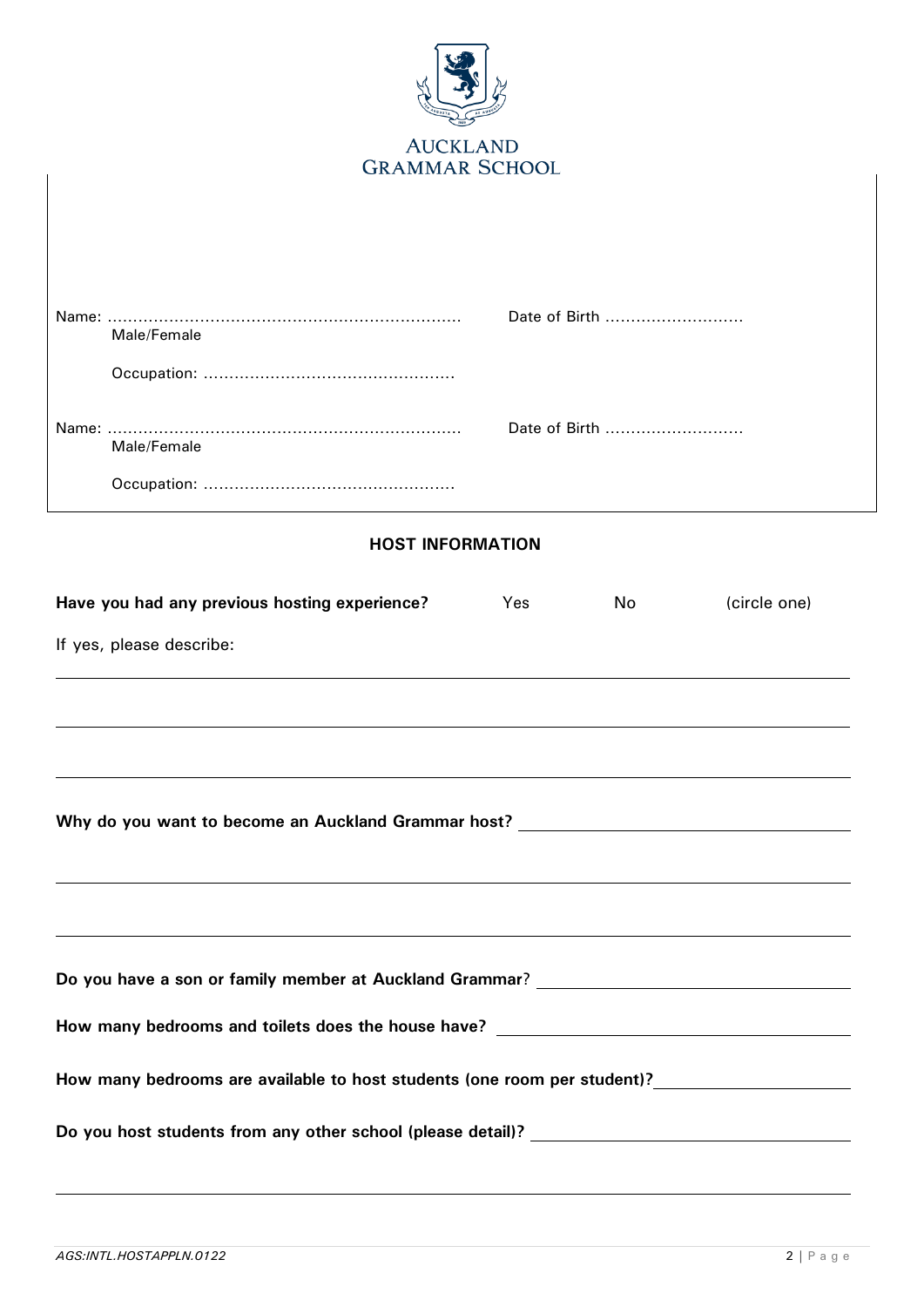

| Is English your first language? The state of the state of the state of the state of the state of the state of the state of the state of the state of the state of the state of the state of the state of the state of the stat |  |
|--------------------------------------------------------------------------------------------------------------------------------------------------------------------------------------------------------------------------------|--|
| Do you have any smokers in your home?                                                                                                                                                                                          |  |
| Do you have any pets (indoor/outdoors)?                                                                                                                                                                                        |  |
| Do you have dietary restrictions which would affect an International Student?                                                                                                                                                  |  |
| Do you have any specific preferences of an international student?                                                                                                                                                              |  |

### **HOST INTRODUCTION & PHOTOS FOR STUDENT / PARENTS**

| <b>HOST DAD</b>                 | <b>PROFESSION</b>     |
|---------------------------------|-----------------------|
| Name                            |                       |
|                                 |                       |
| <b>HOST MUM</b>                 | <b>PROFESSION</b>     |
| Name                            |                       |
| <b>HOST SIBLINGS</b>            | <b>HOUSE LOCATION</b> |
| Names/Age                       | [suburb/kms from      |
|                                 | school)               |
|                                 |                       |
| <b>PETS</b>                     | LANGUAGE(S)           |
|                                 | <b>SPOKEN</b>         |
|                                 |                       |
| [Group Photo of family members] |                       |
|                                 |                       |
|                                 |                       |
|                                 |                       |
|                                 |                       |
|                                 |                       |
|                                 |                       |
|                                 |                       |
|                                 |                       |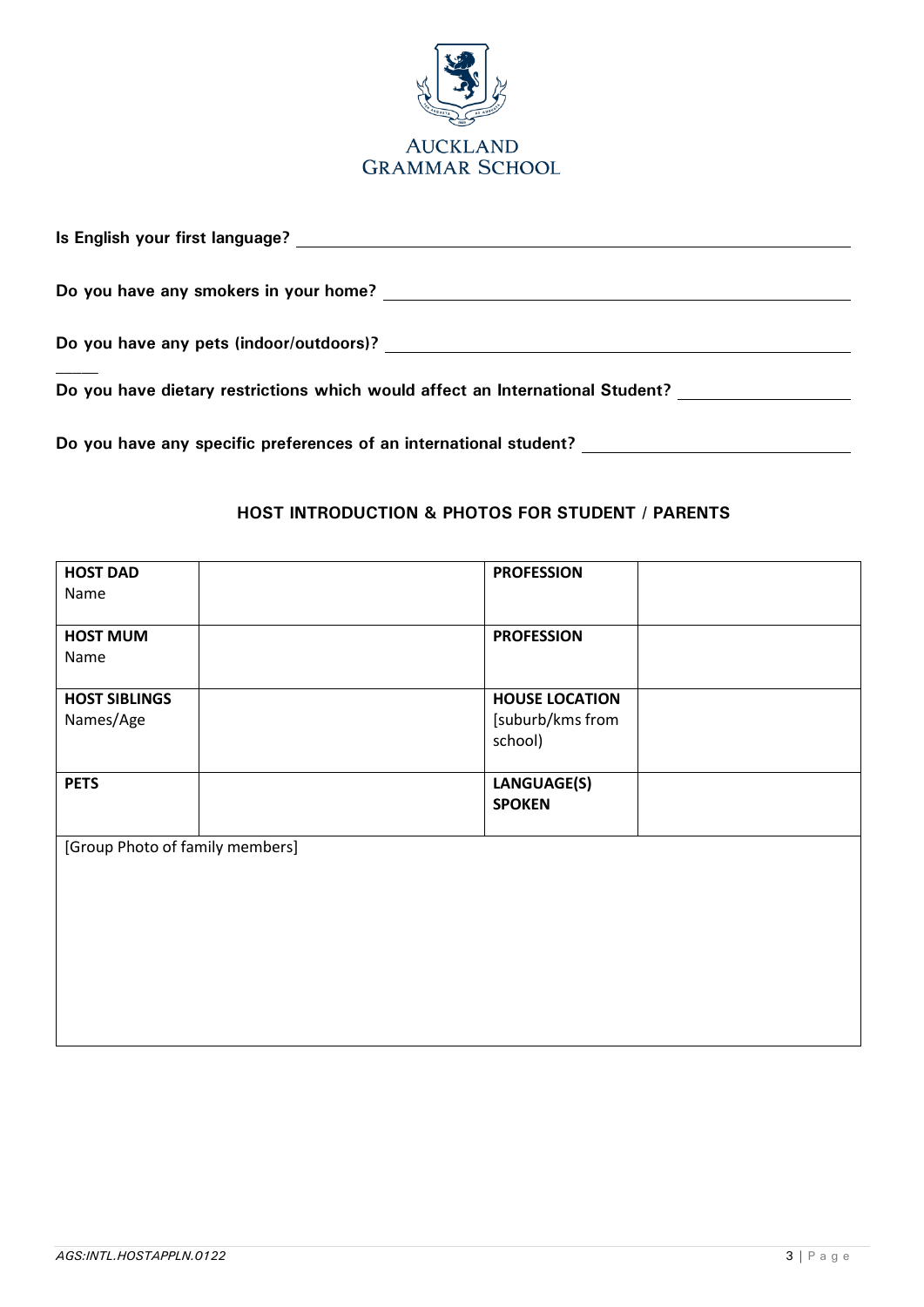

## **GRAMMAR SCHOOL**

| <b>FAMILY</b><br><b>INFORMATION</b>  | [The home's features and environment, what does the family members like to do for hobbies,<br>interests and fun, character of the family, amenities close to house, other students at house,<br>a welcome message to the international student] |
|--------------------------------------|-------------------------------------------------------------------------------------------------------------------------------------------------------------------------------------------------------------------------------------------------|
| <b>TRANSPORT TO</b><br><b>SCHOOL</b> | [Circle- How will the student travel to/from School?]<br>Walk<br>Train<br><b>Host Vehicle</b><br><b>Bus</b><br><b>Bus Number to School:</b><br><b>Bus Number from School:</b><br>How far is the bus/train stop from the house?                  |

| PHOTOS OF STUDENT<br>ROOM(S) |  |
|------------------------------|--|
|                              |  |
|                              |  |
|                              |  |
|                              |  |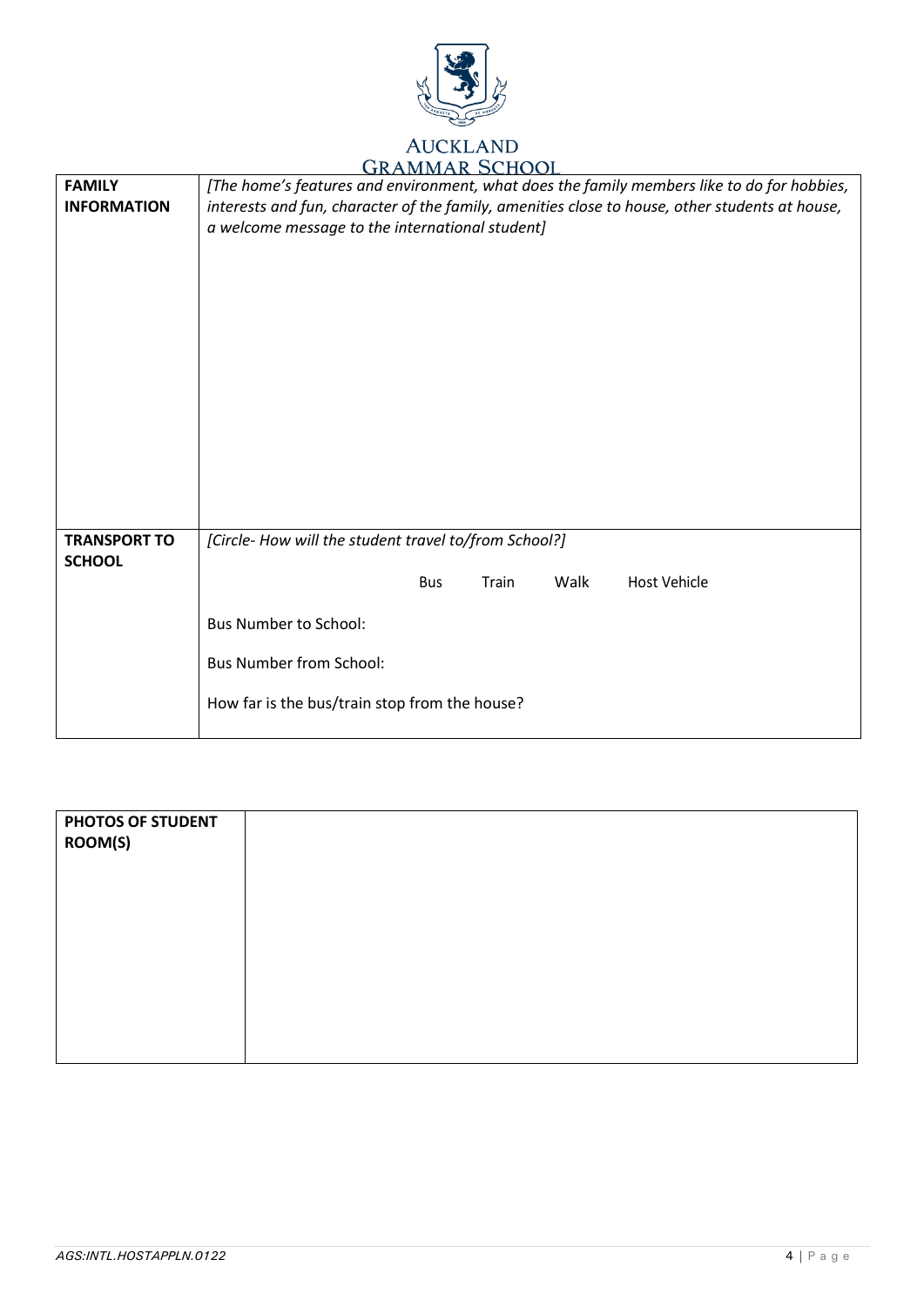

| PHOTOS OF THE HOUSE                           |  |
|-----------------------------------------------|--|
| / SHARED SPACES                               |  |
| (front of house, lounge,<br>bathroom, living, |  |
| outdoor area)                                 |  |
|                                               |  |
|                                               |  |
|                                               |  |
|                                               |  |
|                                               |  |
|                                               |  |
|                                               |  |
|                                               |  |
|                                               |  |
|                                               |  |
|                                               |  |

### **VISIT TO YOUR HOME**

As part of the approval process, the International Student Welfare Manager will make an appointment to visit your home and meet you in person. You are required to show photo ID during this meeting, and we will store a copy on file to be held throughout the hosting duration. This request extends to other adults in the household as well.